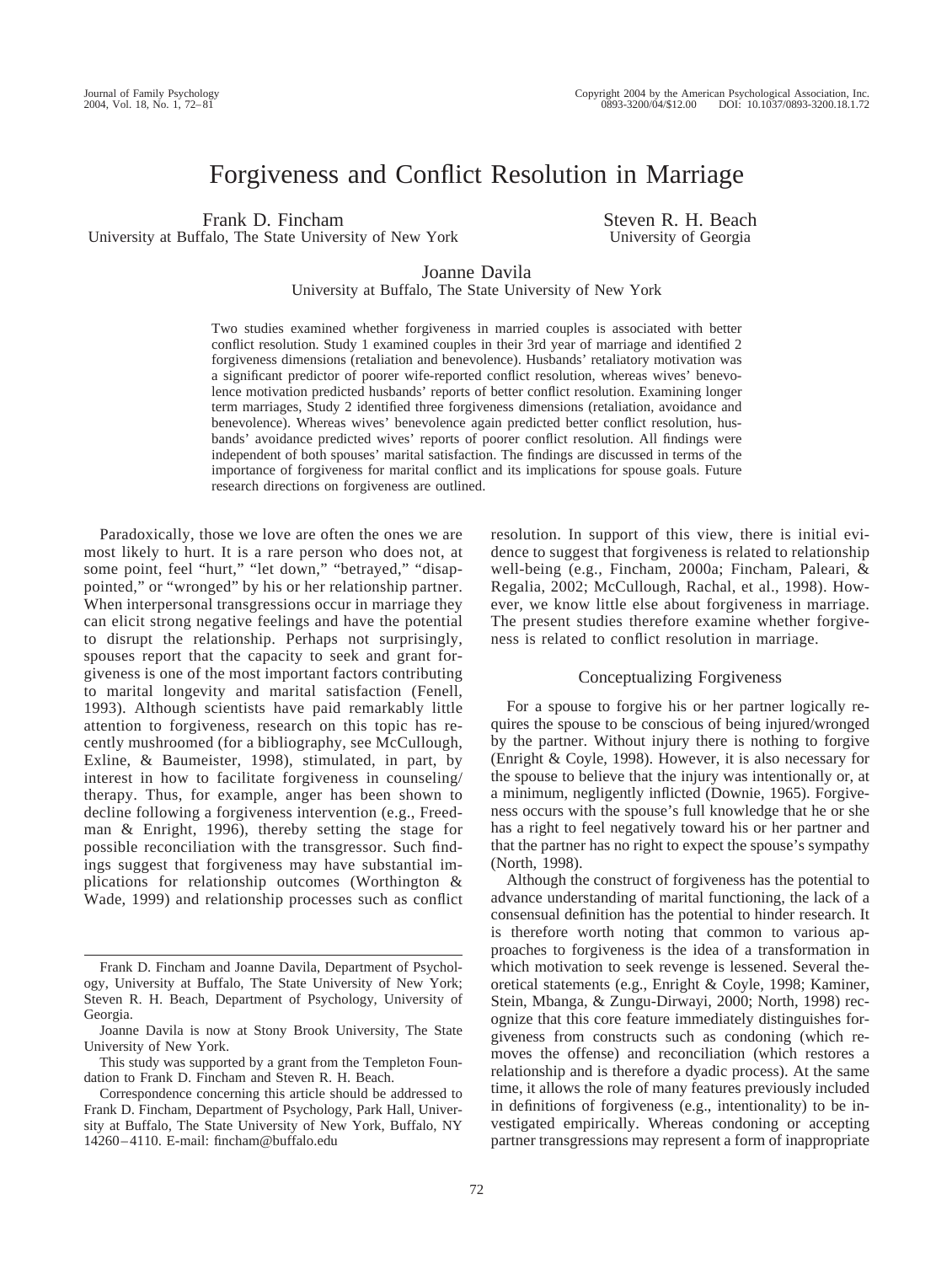$accommodation<sup>1</sup>$  to transgressions, forgiveness represents a willingness to exit from a potential cycle of negative interactions.

Much research builds on the view articulated above but in doing so may be limited by unidimensional conceptualizations of forgiveness. Specifically, most researchers operationalize forgiveness in terms of decreased negative motivation (e.g., revenge, avoidance) toward the transgressor (e.g., McCullough, Rachal, et al., 1998). However, overcoming the resentment, anger, retaliatory impulses, and so forth of unforgiveness may be viewed as reflecting only one dimension of forgiveness, albeit a very important one. Overcoming unforgiveness can be conceptualized, at least in part, as overcoming the negative view of the self implied by the transgressor's behavior, namely, that the victim is not deserving of better treatment. By overcoming the negative portrayal of the self, the victim removes an internal barrier to relatedness caused by the transgression. In turn, motivated avoidance of the transgressor is overcome. Accordingly, overcoming unforgiveness can be viewed as successfully getting past a powerful avoidance motive (avoidance of an unwanted or unacceptable self-image). Perhaps because avoidance goals have an inherent primacy, measurement of forgiveness has focused on this negative dimension (e.g., McCullough, Rachal, et al., 1998), and a great deal of what has been learned about forgiveness rests on inferences made from the absence of a negative motivational orientation towards the harm-doer. For some problem behaviors, overcoming unforgiveness may be critical. For example, if couples are to exit from the "tit for tat" mode of interaction that characterizes much of the problem-focused behavior of distressed couples, overcoming unforgiveness may be particularly important.

Equally fundamental to forgiveness, however, is "an attitude of real goodwill towards the offender as a person" (Holmgren, 1993, p. 34). Forgiveness thus entails a positive or benevolent motivational state towards the harm-doer that is not achieved simply by overcoming the avoidance goal set in motion by an unacceptable self-image or the negative motivational state occasioned by the hurt associated with the transgression. Rather, the positive dimension of forgiveness provides the motivational foundation for approach behavior. Because approach behavior appears to be subsumed by a different motivational system than is avoidance behavior (Gray, 1987), any such positive dimension of forgiveness should be measured directly and not merely inferred from the absence of the negative dimension. Likewise, ambivalence may be a rather different motivational state than is strong negative motivation in the absence of positive motivation (Fincham, Beach, & Kemp-Fincham, 1997). Accordingly, although the tendency to impose a bipolar structure on constructs in social science is also evident in research on forgiveness, forgiveness cannot be understood completely by studying unforgiveness alone, just as marital quality cannot be fully understood by the study of negative feelings toward the partner or optimism by the study of learned helplessness (Fincham, 2000b). Second, negative and positive dimensions of forgiveness may

have different determinants, correlates and consequences. For example, it can be hypothesized that negative and positive dimensions of forgiveness are related to revenge and conciliatory behaviors, respectively.

# Implications of Forgiveness for Conflict Resolution

Conflict resolution is integral to a successful relationship and it can be argued that resentment engendered by partner transgressions is likely to fuel couple conflict and impede successful conflict resolution. In contrast, forgiving the partner for the transgression is one potential means of providing closure with regard to a painful or disturbing relationship event and setting the stage for reconciliation with the transgressor. Forgiveness may therefore have substantial implications for long-term relationship outcomes as well as shortterm patterns of interaction. Specifically, when one partner opts out of the coercive cycle of reciprocal negative interaction, the other should be less likely to continue his or her negative behavior as well. In short, forgiveness may short circuit the use of ineffective conflict strategies likely to emerge from the smoldering embers of an unforgiven transgression.

Thus, one might legitimately ask whether the spouse's failure to forgive partner transgressions that occurred earlier in the marriage is related to the current use of ineffective conflict strategies in the relationship. Specifically, one might hypothesize that a spouse's report of forgiving the partner's transgressions would be inversely associated with the partner's reports of ineffective conflict resolution in the relationship.

#### Methodological Challenges

The potential of forgiveness to advance understanding of marriage is limited by overreliance on a single research method. In particular, data on forgiveness in close relationships are oftentimes restricted to examination of associations among variables obtained from a single source. Because forgiveness is usually conceptualized as an intrapersonal variable, albeit with an interpersonal referent, self-reported forgiveness seems quite appropriate. However, it is important to disentangle the source of data for forgive-

<sup>&</sup>lt;sup>1</sup> Forgiveness in the literature on close relationships may appear to be similar to *accommodation,* or the willingness to respond to potentially destructive partner behavior by inhibiting "tendencies to react destructively" and instead making efforts to "engage in constructive reactions" (Rusbult, Verette, et al., 1991, p. 53). However, accommodation might occur because potentially destructive partner behavior is construed in such a way that its destructive nature is ignored, overlooked, or downplayed, or, when fully recognized, is condoned or excused. Under these circumstances, forgiveness is not a relevant concern. Thus, accommodation cannot be equated with forgiveness because it can occur when necessary conditions for forgiveness (e.g., perceived wrongfulness of transgression, intentionality of partner behavior) are not met as well as when they are met.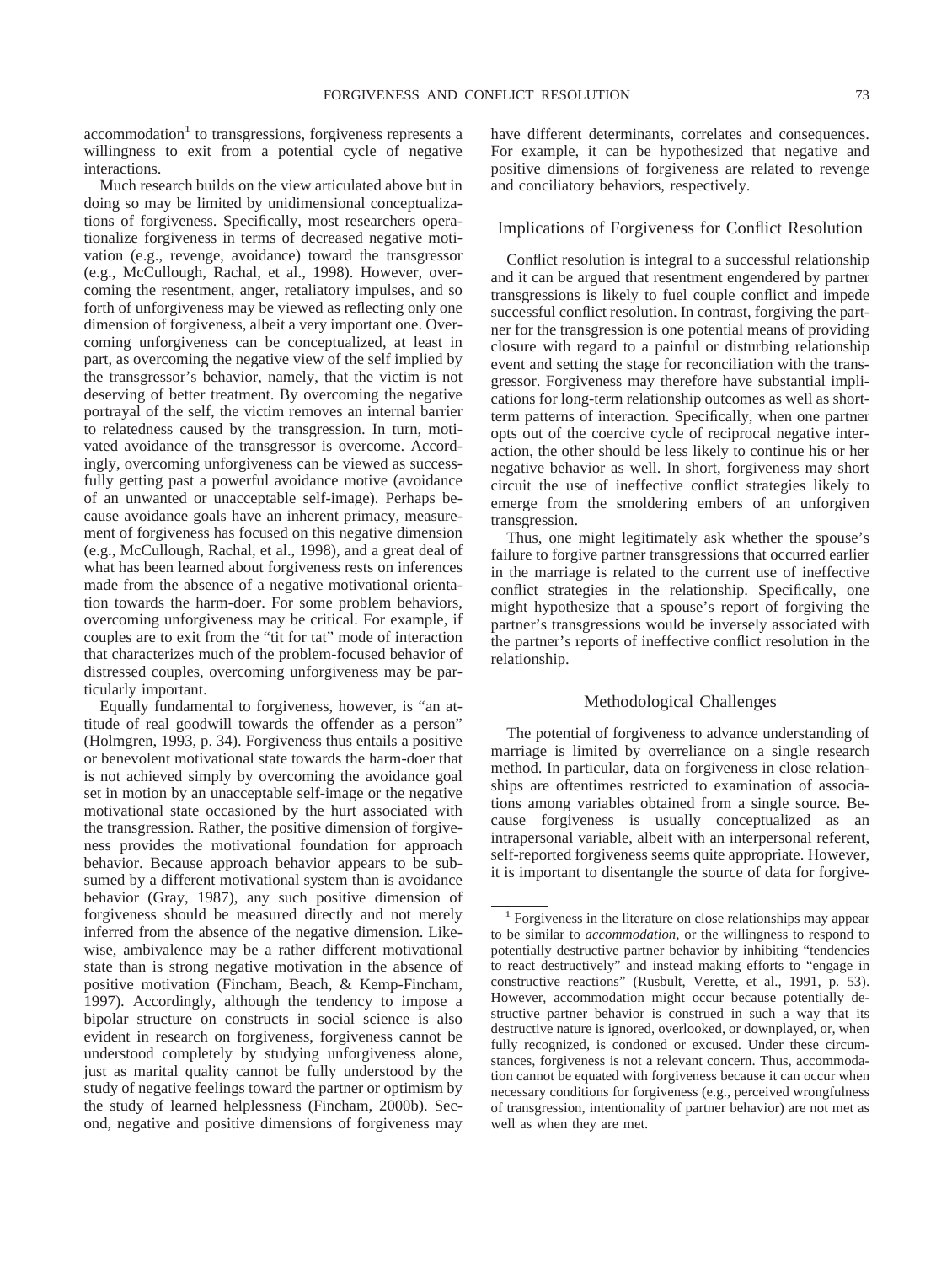ness from the source of data on its correlates. If we obtain from the partner information about likely correlates of selfreported forgiveness, this helps considerably with the "shared method" problem that characterizes much research on forgiveness to date.

In the context of marital interaction and communication, it is also important to determine whether the construct of forgiveness adds conceptual value in a landscape already littered with conceptually overlapping constructs (Bradbury, Fincham, & Beach, 2000; Fincham & Bradbury, 1987). Most notably, it is often useful to require that constructs do more than capture variance in commonly used measures of relationship quality. Absent such a requirement, forgiveness may simply function as a proxy index of marital quality. In the case of forgiveness and adaptive conflict behavior, a stringent test of "surplus conceptual value" can be provided by controlling the marital satisfaction of both partners in the relationship.

The present studies therefore attempt to link marital research to a broader literature on forgiveness by examining the underlying structure of the concept. We hypothesized that positive and negative dimensions of forgiveness would be moderately and inversely correlated. A second aim of the studies was to document the relationship between forgiveness and conflict resolution in marriage.

#### Study 1

In this study participants answered several questions about their responses to recalled partner transgressions. We predicted that these responses would reflect the two hypothesized forgiveness dimensions and that these dimensions of forgiveness for partner transgressions would, in turn, be related to conflict resolution. The study also provided the opportunity to replicate prior research showing a relation between marital satisfaction and measures of forgiveness.

#### *Method*

# *Participants*

Fifty-two British couples residing in South Wales participated in the study. Couples were recruited through advertisements in local media for a study on early marriage. All couples were in the 3rd year of their marriage when they participated in the study and had not been previously married. Husbands averaged 32.6 years of age  $(SD = 7.7)$  and wives averaged 30.7 years  $(SD = 6.2)$ . The modal spouse, whether husband or wife, had completed a university undergraduate degree. Couples were paid 25 pounds for their participation. Fifty husbands and 52 wives provided complete data for the study.

# *Procedure and Measures*

Participating couples came to research rooms at the university to participate in the study. As part of a larger study, they completed measures of marital satisfaction, forgiveness, and ineffective conflict strategies.

*Marital satisfaction.* The Marital Adjustment Test (Locke & Wallace, 1959) is a frequently used measure of marital quality. Locke and Wallace reported split-half reliability of .90 and that the MAT discriminated between couples "judged to be exceptionally well-adjusted in marriage by friends who knew them well" and participants who "were known to be maladjusted in marriage" (Locke & Wallace, 1959, p. 254). It also correlates with clinicians' judgments of marital discord (Crowther, 1985). Scores vary from 2 to 158, with higher scores reflecting greater satisfaction.

*Forgiveness.* Forgiveness dimensions were assessed in relation to the incident in the relationship when the respondent "felt most wronged or hurt by your partner." The events reported had occurred an average of 10 months  $(SD = 16.2)$  and 11.9 months  $(SD = 19.2)$  previously for husbands and wives, respectively. On a 9-point scale ranging from 1 (*very little hurt*) to 9 (*most hurt ever felt*), husbands averaged 5.6 ( $SD = 2.1$ ) and wives averaged 6.5  $(SD = 2.4)$ . Spouses indicated the extent to which six statements characterized their response to the transgression. Three statements reflected a benevolent response, for example, "I accepted my partner's humanness, flaws and failures," "I soon forgave my partner," and "I took steps towards reconciliation with my partner (e.g. expressed love, showed concern)." Three items assessed retaliatory responses (e.g., "I thought about how I could get even," "I thought of ways to make my partner regret what s/he did," and "I retaliated or did something to get my own back"). Spouses rated each statement on a 6-point scale anchored by the endpoints 1 (*not at all true*) and 6 (*completely true*). Higher scores indicated greater agreement with the statement. Missing data for two husbands precluded their inclusion in regression analyses in which wife reports served as the dependent variable.

*Conflict resolution.* Conflict resolution was assessed with the Ineffective Arguing Inventory (Kurdek, 1994). This measure is based on descriptions of ineffective arguing found in marital research. It comprises eight items (e.g., "Our arguments are left hanging and unresolved") that spouses rate to indicate the extent to which they characterize their relationship. Kurdek reported high internal consistency for the measure when completed by gay, lesbian, and heterosexual couples (coefficient alpha ranges from .86 to .89) and sizable correlations with relationship satisfaction  $(r = -.62 \text{ to } -.71)$ . Moreover, the scale was found to be stable over a 1-year period ( $rs = .63$  to .84) and predicted declines in relationship satisfaction during this period after initial levels of satisfaction were controlled for. Higher scores on this inventory reflect poorer conflict resolution.

#### *Results and Discussion*

#### *Confirmatory Factor Analysis*

A confirmatory factor analysis was conducted to examine whether the forgiveness items reflected one or two underlying dimensions. Although the ratio of observations to variables in this analysis is less than 10 to 1, indicating that parameter values should be interpreted with some caution, the results of nested chi-square comparisons nonetheless provide a reliable indication of the differential fit of contrasting structural models. When all six items were used as indicators of a single latent construct, a poor fit was found between the model and the obtained data for both husbands,  $\chi^2(9, N = 50) = 29.7, p < .01$ , and wives,  $\chi^2(9, N = 52) =$  $32.1, p \leq .01$ . Interestingly, each of the indicator loadings for this unidimensional model was statistically significant (lambda *x* ranged from  $-.49$  to .70 for husbands and  $-.64$ to .71 for wives). This discrepancy between model fit and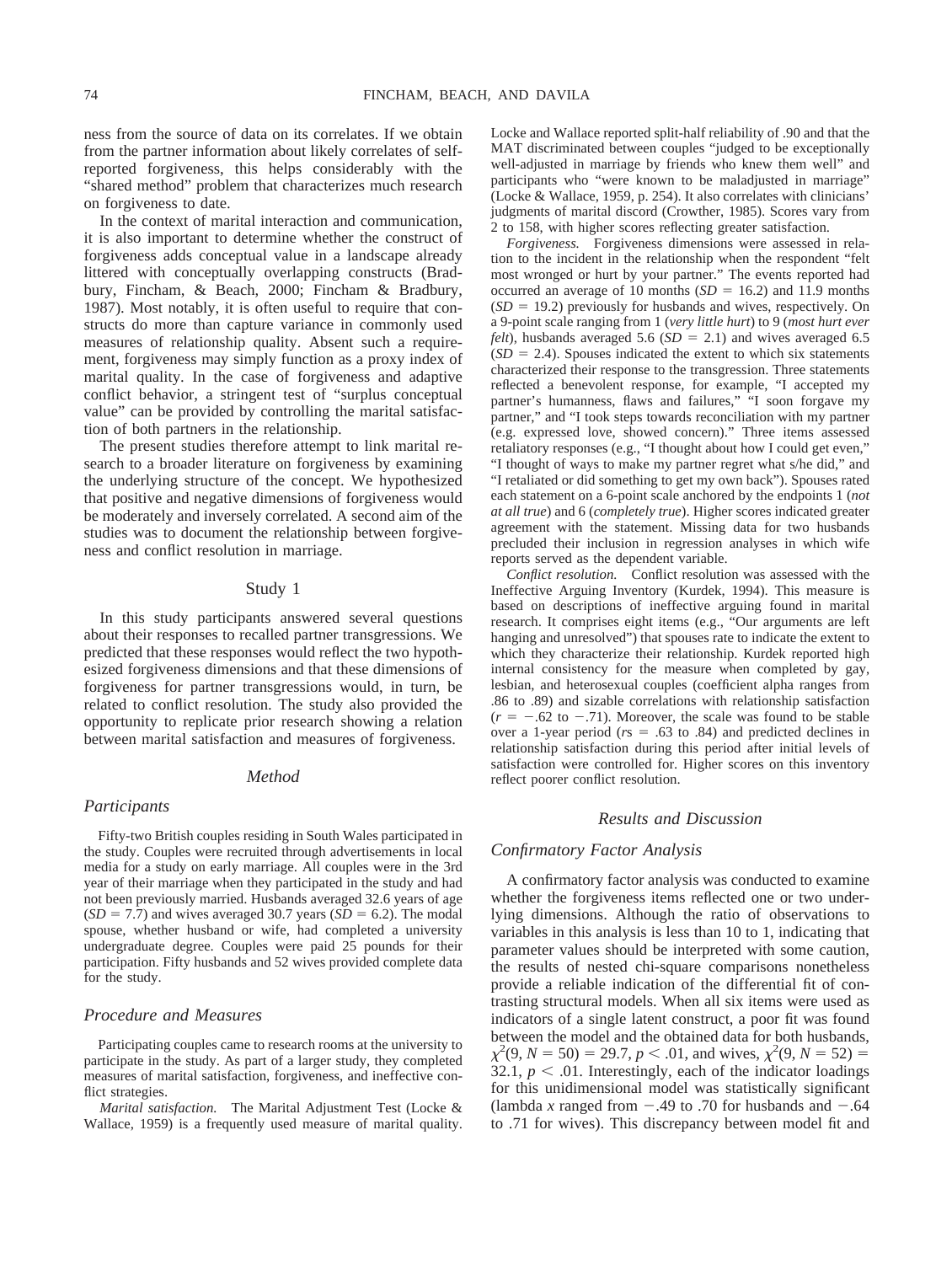indicator loadings underscores the need to consider a multidimensional model of forgiveness.

Next we examined a two-factor model in which retaliation and benevolence items were hypothesized to load on separate factors. The two-factor model provided a much better fit of the data for husbands and wives: for husbands,  $\chi^2(8, N = 50) = 10.8$ , *ns*; for wives,  $\chi^2(8, N = 52) = 4.83$ , *ns*. However, demonstrating that a two-factor model provides a good fit to the data, whereas a one-factor model does not, is not the same as showing that the two-factor model provides a significantly better fit to the data.

To examine whether a two-factor model is more appropriate than a unidimensional model, we used a model comparison procedure introduced by Bollen (1980). By comparing the hypothesized two-factor model with a model in which the zero-order association between the two dimensions of forgiveness is constrained to be one (thereby positing a single factor), two- and one-factor models can be compared by interpreting the change in chi-square (per change in degrees of freedom) as a chi-square statistic. When the association between positive and negative dimensions was constrained to unity, there was a poor fit to the data: for husbands,  $\chi^2(9, N = 50) = 63.5, p < .01$ ; for wives,  $\chi^2(9, N = 52) = 56.3, p < .01$ . Removing the constraint to allow separate, covarying positive and negative dimensions resulted in a significant change in chisquare for both husbands and wives: for husbands,  $\Delta \chi^2(1, N)$  $\Delta = 50$ ) = 52.7, *p* < .001; for wives  $\Delta \chi^2(1, N = 52) = 51.5$ ,  $p < .001$ . Accordingly, the two-factor solution provides a significantly better fit to the data than does a single-factor solution. The resulting retaliation (coefficient alphas  $= .78$ ) and .87 for husbands and wives, respectively) and benevolence (coefficient alphas  $= .72$  and .78 for husbands and wives, respectively) indices yielded alpha coefficients that were acceptable for research instruments. Higher scores indicated greater retaliation and benevolence, respectively.

# *Association of Forgiveness With Marital Outcomes and Processes*

Replicating prior findings (e.g., Kurdek, 1994), when correlations were computed separately for husbands and wives, partner reports of ineffective conflict resolution correlated significantly with both partner satisfaction and one's own satisfaction (see Table 1). Also consistent with past research (e.g., Fincham, 2000a), the correlations between spouses' benevolence and marital satisfaction were significant. For husbands, retaliation was also related to marital satisfaction.

As anticipated, partner reports of ineffective conflict resolution correlated negatively with self-reported benevolence for both spouses (for husbands,  $r = -.40, p < .01$ ; for wives,  $r = -.36$ ,  $p < .01$ ) but correlated positively with retaliation for husbands only (for husbands,  $r = .46$ ,  $p <$ .01; for wives,  $r = .17$ , *ns*). That is, positive and negative dimensions of forgiveness appear to be related to ineffective conflict resolution in the expected manner. However, this hypothesis remains to be examined in a multivariate context. In particular, it is important to examine both dimensions of forgiveness simultaneously as well as to control for any influence of marital satisfaction. If dimensions of forgiveness are unrelated to partner reports of ineffective conflict resolution after controlling for levels of marital satisfaction, this would suggest that the observed relationship might simply be a function of variance shared with marital satisfaction. Thus, regression analyses were conducted in which the partner's reports of ineffective conflict resolution were predicted from one's own and partner satisfaction and from reports of benevolence and retaliation following the partner transgression. Multivariate models were computed separately for husbands and wives, and in each case, partner reports of ineffective conflict resolution served as the dependent variable and self-reports served as the index of forgiveness dimensions.

The pattern of findings noted at the bivariate level held at the multivariate level in that husbands' self-reported retaliatory impulses were a significant predictor of wives' reported ineffective conflict resolution ( $\beta = .31$ ,  $t = 2.1$ ,  $p <$ .05) even after controlling for the satisfaction of both partners (see Table 2). The benevolence dimension was not a significant predictor for husbands. Conversely, wives' selfreport of benevolence was a significant negative predictor of husbands' reported ineffective conflict resolution ( $\beta$  =

|            |            | $\mathcal{R}$            | 4             |               | M        | SD.  |
|------------|------------|--------------------------|---------------|---------------|----------|------|
|            |            |                          |               | $-.28*$       | 1.8      | 0.5  |
| .16        |            | $-.36**$                 | $-.47**$      | $-.33*$       | 5.3      | 3.1  |
|            | $-.61**$   | $\overline{\phantom{m}}$ | $.35*$        | .26           | 13.8     | 3.1  |
|            | 19         | $.27*$                   |               | $.59**$       | 122.2    | 19.4 |
| $-.50**$   | $-.01$     | .09                      | $.62**$       |               | 128.4    | 15.8 |
| 1.8<br>0.6 | 6.0<br>3.9 | 11.9<br>4.1              | 126.9<br>17.0 | 123.5<br>17.1 |          |      |
|            |            | $-.36**$<br>$-33*$       | $.46**$       | $-40**$       | $-.36**$ |      |

Table 1 *Correlations Among Variables in Study 1 for Husbands (Above Diagonal) and Wives (Below Diagonal)*

 $\overline{\ast p}$  < .05.  $\overline{\ast p}$  < .01.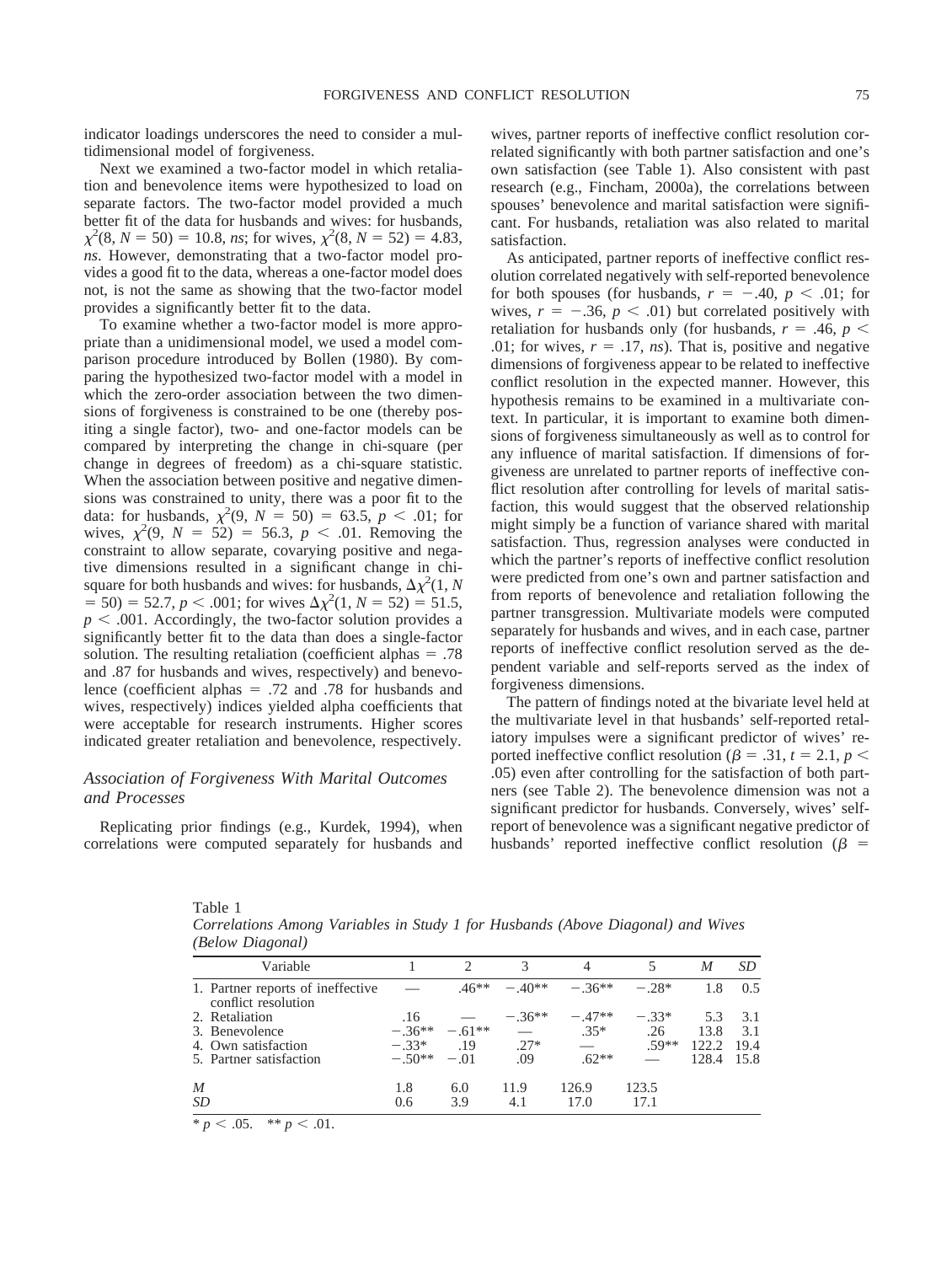| I | v |    |
|---|---|----|
|   |   | I  |
|   | ۰ | ۰, |

|                                | Husbands' reports of<br>ineffective conflict<br>resolution |              | Wives' reports of<br>ineffective conflict<br>resolution |              |  |
|--------------------------------|------------------------------------------------------------|--------------|---------------------------------------------------------|--------------|--|
| Variable                       |                                                            | $\Delta R^2$ | B                                                       | $\Delta R^2$ |  |
| Overall equation               |                                                            | $.35**$      |                                                         | $.29**$      |  |
| Satisfaction                   |                                                            | $.22**$      |                                                         | .02          |  |
| Husband                        | $-.50**$                                                   |              | $-.18$                                                  |              |  |
| Wife                           | .06                                                        |              | $-.14$                                                  |              |  |
| Partner forgiveness dimensions |                                                            | $.10*$       |                                                         | $.11***$     |  |
| Benevolence                    | $-.35*$                                                    |              | $-.24$                                                  |              |  |
| Retaliation                    | $-.03$                                                     |              | $.31*$                                                  |              |  |

*Participants*

Table 2 *Prediction of Husbands' Reports and Wives' Reports of Ineffective Conflict Resolution in Study 1*

 $\overline{\ast p}$  < .05.  $\overline{\ast p}$  < .01.

 $-0.35$ ,  $t = -2.3$ ,  $p < 0.05$  in the multivariate context, whereas wives' self-report of retaliation was not.

The results of this study suggest that both positive and negative dimensions of forgiveness are associated with couples' conflict resolution. However, the results are limited by both theoretical and methodological considerations. Although the bidimensional structure of forgiveness uncovered represents an important advance in forgiveness research, it may be unduly restricted. Specifically, the negative dimension of forgiveness may itself be bidimensional, as negative responses to partner transgressions may not be limited to engagement with the partner in the form of retaliation. Indeed, McCullough, Rachal, et al. (1998) have argued that feelings of righteous indignation engendered by a transgression result in motivation to seek revenge and see harm come to the transgressor, whereas feelings of hurt following a transgression result in motivation to avoid personal and psychological contact with the offender. Their results provide convincing evidence to support this distinction. It is therefore important to re-examine the results found for retaliation in Study 1 in light of the distinction between retaliation and avoidance.

Two methodological considerations also underline the preliminary nature of the findings obtained in Study 1. First, only couples in the 3rd year of marriage participated in Study 1, raising the question of whether the results would emerge in longer term marriages. Second, the length of time since the transgression was recalled varied widely. A second study was therefore undertaken.

#### Study 2

To address the limitations of Study 1, we designed the second study to investigate transgressions that had occurred in the past 6 months of the marriage. Participants were drawn from longer term marriages and answered questions about the transgression that reflected retaliatory, avoidant, and benevolent responses. It was predicted that these responses would reflect the three forgiveness dimensions and that dimensions of forgiveness for partner transgressions would be related to conflict resolution.

*Method*

Participants were 96 couples from the greater Buffalo, New York area who were participating in an ongoing study of family relationships. They were recruited through advertisements and from a local middle school. Four hundred letters were mailed to families of 8th-grade daughters in a local middle school. Families were instructed to return a postage-paid postcard if they were interested in participating. Seventy-seven postcards were returned (19%), and 31 families who were eligible participated. Advertisements were also placed in local newspapers, on cable television, and in the community. Interested families were asked to call the project. Two hundred forty-eight families were interested and, of them, 65 who were eligible participated. Eligibility criteria included being a two-parent family with an 8th-grade daughter with the ability to read and comprehend questionnaires and participate in computer tasks. Families with daughters with moderate or severe learning disabilities that would impair their performance were excluded. Husbands were 43.1 years old on average (*SD* 4.5) and predominantly Caucasian (97%). Forty-five percent reported graduating from high school and 51% reported a college or postgraduate education. Mothers were 41.1 years old on average  $(SD = 4.74)$  and predominantly Caucasian (98%). Forty-two percent reported graduating from high school and 57% reported a college or postgraduate education. Median family income was in the range of \$51,000 to \$60,000.

#### *Procedure and Measures*

Participating families attended a laboratory session at the University at Buffalo. During this time, spouses completed measures of marital quality, ineffective arguing, and forgiveness. Families were paid \$75 for their participation.

*Marital satisfaction.* As in Study 1, the Marital Adjustment Test (Locke & Wallace, 1959) was used to measure marital quality.

*Conflict resolution.* The Ineffective Arguing Inventory (Kurdek, 1994) was again used to assess conflict resolution.

*Forgiveness.* Forgiveness was assessed in relation to a transgression that occurred in the past 6 months in which the spouse felt "upset, angry or hurt" by something his or her partner said or did. The respondent was asked to recall the event and describe it to the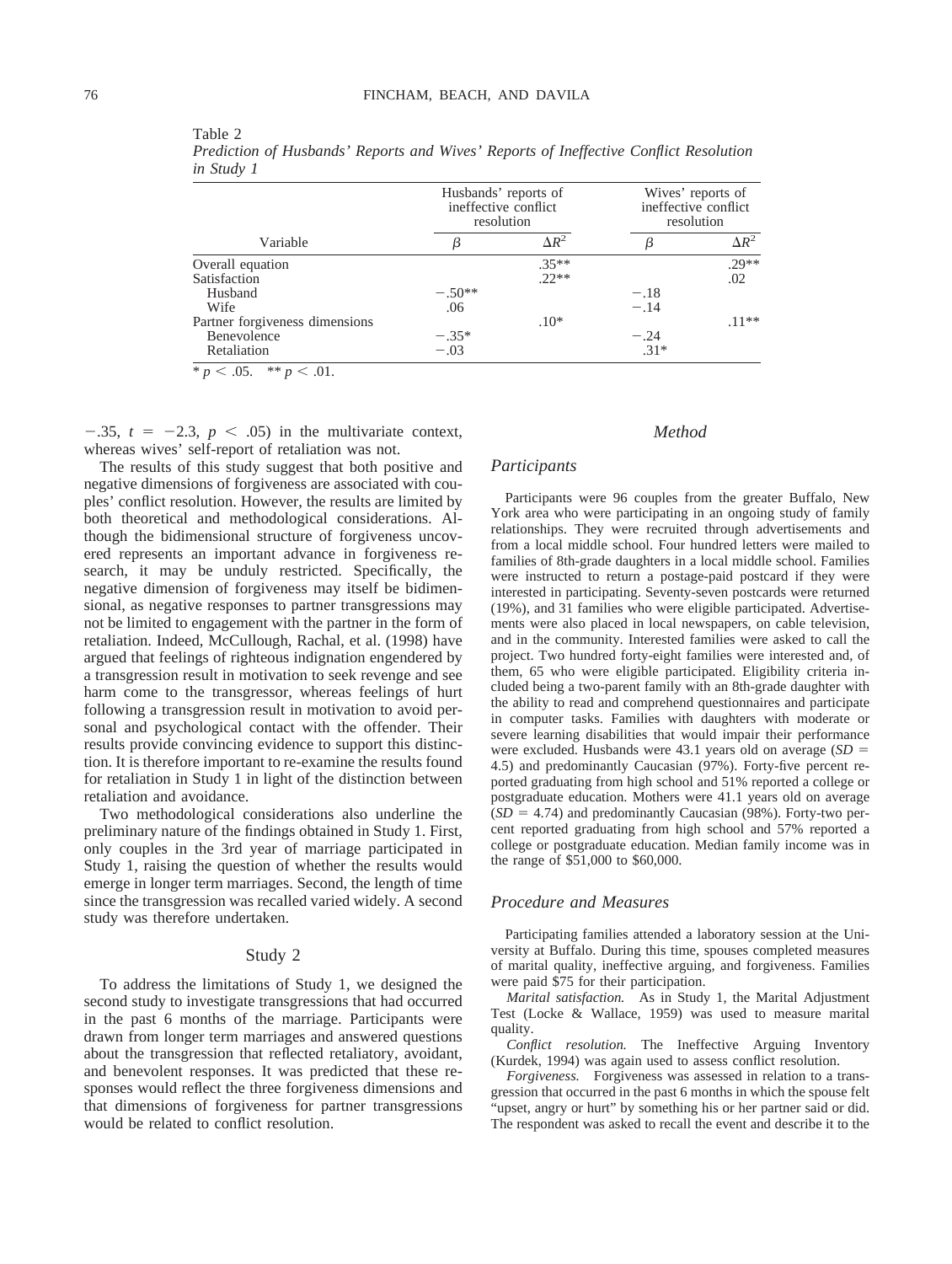| Variable                                      |          | 2        | 3       | 4        | 5        | 6        | M     | SD   |
|-----------------------------------------------|----------|----------|---------|----------|----------|----------|-------|------|
| 1. Partner reports of<br>ineffective conflict |          |          |         |          |          |          |       |      |
| resolution                                    |          | $-.30**$ | $42**$  | $.27**$  | $-.40**$ | $-.50**$ | 17.9  | 6.2  |
| 2. Benevolence                                | $-.34**$ |          | $-47**$ | $-.40**$ | $.25*$   | .17      | 15.6  | 2.8  |
| 3. Avoidance                                  | .16      | $-.54**$ |         | $.47**$  | $-.35**$ | $-.11$   | 5.8   | 3.1  |
| 4. Retaliation                                | .02      | $-.38**$ | $52**$  |          | $-.26**$ | .10      | 3.9   | 1.7  |
| 5. Own satisfaction                           | $-.32**$ | $.32**$  | $-.22*$ | $-.11$   |          | $.40**$  | 116.2 | 20.8 |
| 6. Partner satisfaction                       | $-.53**$ | .13      | $-.06$  | .10      | $.40**$  |          | 118.8 | 18.5 |
| M                                             | 18.8     | 5.1      | 6.7     | 1.4      | 118.9    | 115.4    |       |      |
| SD                                            | 5.6      | 1.0      | 3.9     | 0.8      | 19.0     | 21.3     |       |      |

Table 3 *Correlations Among Variables for Husbands (Above Diagonal) and Wives (Below Diagonal) in Study 2*

 $* p < .05.$  \*\*  $p < .01.$ 

research assistant in as much detail as possible. The respondent then rated the amount of hurt he or she experienced. On a 9-point scale ranging from 1 (*very little hurt*) to 9 (*most hurt ever felt*), husbands averaged 4.7 ( $SD = 2.0$ ) and wives averaged 5.8 ( $SD =$ 2.3). Participants also rated nine statements concerning possible avoidant responses (e.g., "I gave him/her the cold shoulder," "I withdrew from my partner," and "I didn't want to have anything to do with her/him"); retaliatory responses (e.g., "I did something to even the score," "I found a way to make her/him regret it," "I retaliated or did something to get my own back"); and benevolent responses (e.g., "I soon forgave my partner," "I am able to act as positively toward my partner now as I was before it happened," and "It was easy to feel warmly again toward your partner"). The participants indicated their ratings on a 6-point scale anchored by 1 (s*trongly agree*) and 6 (*strongly disagree*). Five husbands failed to provide useable information on this measure and were therefore excluded from the regression equation predicting wives' reports of ineffective arguing.

#### *Results and Discussion*

A confirmatory factor analysis was conducted to examine whether the forgiveness items reflected two or three underlying dimensions.<sup>2</sup>

A two-dimensional model in which forgiveness was conceptualized in terms of a positive and a negative dimension was examined. Specifically, retaliation and avoidance items were used as indicators of a single latent construct, and benevolence items were used as indicators of a second latent construct. A poor fit was found between this twodimensional model and the obtained data for both husbands,  $\chi^2(26, N = 91) = 99.1, p < .01$ , and wives,  $\chi^2(27, N = 91)$  $96$ ) = 166.8,  $p < .01$ . The discrepancy between model fit and indicator loadings, all of which were significant for both husband and wife analyses, underscored the need to consider a three-dimensional model of forgiveness.

A three-dimensional model in which retaliation, avoidance and benevolence items were used as indicators of separate latent constructs was therefore formally compared with a two-dimensional model. By constraining the association between retaliation and avoidance latent constructs to one (thereby positing a single negative forgiveness dimension), we could compare two- and three-factor models by interpreting the change in chi-square (per change in degrees of freedom) as a chi-square statistic. When the association between retaliation and avoidance dimensions was constrained to unity, there was a poor fit to the data: for husbands,  $\chi^2(25, N = 91) = 72.2, p < .01$ ; for wives,  $\chi^2(25, N = 91)$  $N = 96$ ) = 69.9,  $p < .01$ . Freeing the constraint and thus allowing retaliation and avoidance dimensions to represent separate dimensions resulted in a significant change in chisquare for both husbands and wives: for husbands,  $\Delta \chi^2(1)$ ,  $N = 91$  = 37.6, *p* < .001; for wives  $\Delta \chi^2(1, N = 96)$  = 14.7,  $p < .001$ . Accordingly, the three-factor solution provides a better fit to the data than does the two-factor model. Subscale scores were computed by summing each set of three items that loaded on retaliation (coefficient alphas .86 and .85 for husbands and wives, respectively), benevolence (coefficient alphas = .79 and .77 for husbands and wives, respectively) and avoidance (coefficient alphas  $= .76$ and .80 for husbands and wives, respectively). Higher scores indicated greater retaliation, benevolence, and avoidance, respectively.

Again partner-reported ineffective conflict resolution correlated negatively with self-reported benevolence  $(r = -.30)$ and correlated positively with negative forgiveness dimensions for husbands (avoidance  $= .42$ , retaliation  $= .27$ ). For wives only the negative correlation between benevolence and ineffective conflict resolution was obtained  $(r = -.34)$ . The correlations among the variables are shown in Table 3.

To examine the associations in a multivariate context, separate regression analyses were conducted for husbands and for wives, in which partner reports of ineffective conflict resolution were predicted from one's own and partner satisfaction and from self-reports of benevolence, retalia-

 $2$  The results of Study 1 indicate that a unidimensional model is not viable. This was confirmed when all nine items were used as indicators of a single latent construct; a very poor fit was found between the model and the obtained data for both husbands,  $\chi^2$ (27,  $N = 91$  = 153.3,  $p < .01$ , and wives,  $\chi^2$  (27,  $N = 96$ ) = 166.8,  $p < .01$ .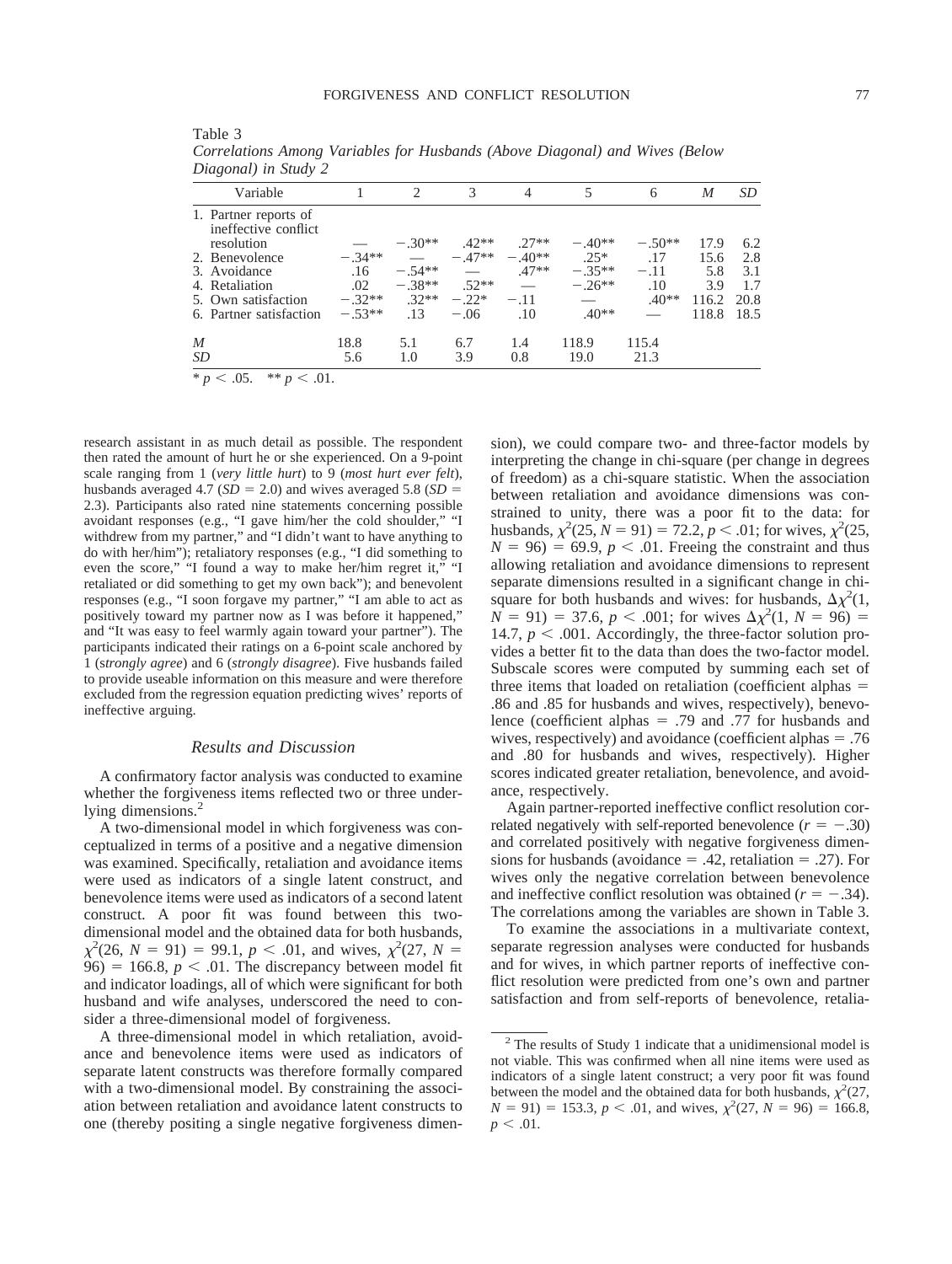tion, and avoidance (see Table 4). These regression analyses revealed that husbands' self-reported avoidance was the forgiveness dimension to emerge as a significant predictor of wives' reports of ineffective conflict resolution,  $\beta = .27$ ,  $t(91) = 2.5, p < .05$ , after controlling for the satisfaction of both partners. For wives, the pattern of findings noted at the bivariate level held at the multivariate level in that wives' self-reported benevolence was the only forgiveness dimension that predicted husbands' reports of ineffective conflict resolution,  $\beta = -.30, t(91) = -2.7, p < .01$ .

#### General Discussion

The current investigation examines the implications of forgiveness for conflict resolution within marriage and, in doing so, examines the structure of forgiveness. Forgiveness may prove to be an important element of marital transactions precisely because spouses often hurt one another and, in the absence of forgiveness, it may be common for lingering effects to exert their influence on subsequent efforts to resolve marital problems. At a minimum, when avoidance and retaliation are present, they could easily derail efforts at constructive problem solving. That is, if partners believe they are justified in engaging in destructive behaviors during marital problem solving because of unforgiven partner transgressions, it seems likely that this could adversely affect attempts at conflict resolution. In addition, erosion of good will toward the partner seems likely to undermine effortful processes such as accommodation (responding positively to a negative partner behavior) and thus allow more automatic, negative responses to predominate during arguments or disagreements (Rusbult, Verette, Whitney, Slovik, & Lipkus, 1991; Rusbult, Yovetich, & Verette, 1996). In the current investigation, husbands' retaliation and avoidance was reliably associated with problematic interactions, whereas wives' lack of benevolence was strongly associated with problematic interactions. Despite an extensive literature on the topography of negative reciprocity and positive marital exchanges, the motivations that give rise to constructive communication and to negative reciprocity have proven elusive (Fincham & Beach, 1999). In the current investigation, we linked forgiveness with conflict resolution, controlling for both partners' marital satisfaction. The resulting picture suggests a role for forgiveness that goes beyond shared variance with marital satisfaction.

First, we hypothesized that forgiveness was not bipolar but rather had more than one dimension. In Study 1, we used a six-item measure of forgiveness in which three items reflected a benevolent response and three items reflected a retaliatory response. Confirming our hypothesis, we found two underlying dimensions for both husbands and wives. In addition, each of the items loaded on its hypothesized dimension. Accordingly, this study supports the theoretical argument that forgiveness is not unidimensional (see Fincham, 2000a). Following in the footsteps of McCullough, Rachal, et al. (1998), we then investigated the possibility that the negative dimension of forgiveness might itself be divisible into two components. Study 2 found that the nineitem forgiveness measure yielded three distinct and interpretable dimensions of benevolence, retaliation, and avoidance. It therefore appears that forgiveness should not be conceptualized as falling along a single bipolar dimension. Rather, benevolence, or the positive, approach dimension of forgiveness, forms a separate factor from negative dimensions of forgiveness such as retaliation or avoidance. These separate dimensions also had different correlates and performed differently for men and women, further underscoring the importance of treating them as distinct dimensions.

In Study 1 wives' self-reports of benevolence were associated with their husbands' report of conflict resolution. In a multivariate context, the relationship between wife benevolence and husband-reported conflict resolution remained significant when controlling for wives' report of retaliation and both partners' report of marital satisfaction. Accordingly, for wives it was level of benevolence in response to the earlier partner transgression that was most highly related to conflict resolution beyond the influence of satisfaction. For husbands, both self-reported benevolence and selfreported retaliation were significantly related to wife reports

|                                | Husbands' reports of<br>ineffective conflict<br>resolution |              | Wives' reports of<br>ineffective conflict<br>resolution |              |  |
|--------------------------------|------------------------------------------------------------|--------------|---------------------------------------------------------|--------------|--|
| Variable                       | β                                                          | $\Delta R^2$ | β                                                       | $\Delta R^2$ |  |
| Overall equation               |                                                            | $.37**$      |                                                         | $.41**$      |  |
| Satisfaction                   |                                                            | $.24**$      |                                                         | $22**$       |  |
| Husband                        | $-.48**$                                                   |              | $-.43**$                                                |              |  |
| Wife                           | $-.04$                                                     |              | $-.10$                                                  |              |  |
| Partner forgiveness dimensions |                                                            | $.07*$       |                                                         | $.11***$     |  |
| Benevolence                    | $-.30**$                                                   |              | $-.04$                                                  |              |  |
| Avoidance                      | $-.11$                                                     |              | $.27*$                                                  |              |  |
| Retaliation                    | .02                                                        |              | .10                                                     |              |  |

| Prediction of Husbands' Reports and Wives' Reports of Ineffective Conflict Resolution |  |  |  |
|---------------------------------------------------------------------------------------|--|--|--|
| <i>in Study 2</i>                                                                     |  |  |  |

 $\overline{\ast p}$  < .05.  $\overline{\ast p}$  < .01.

Table 4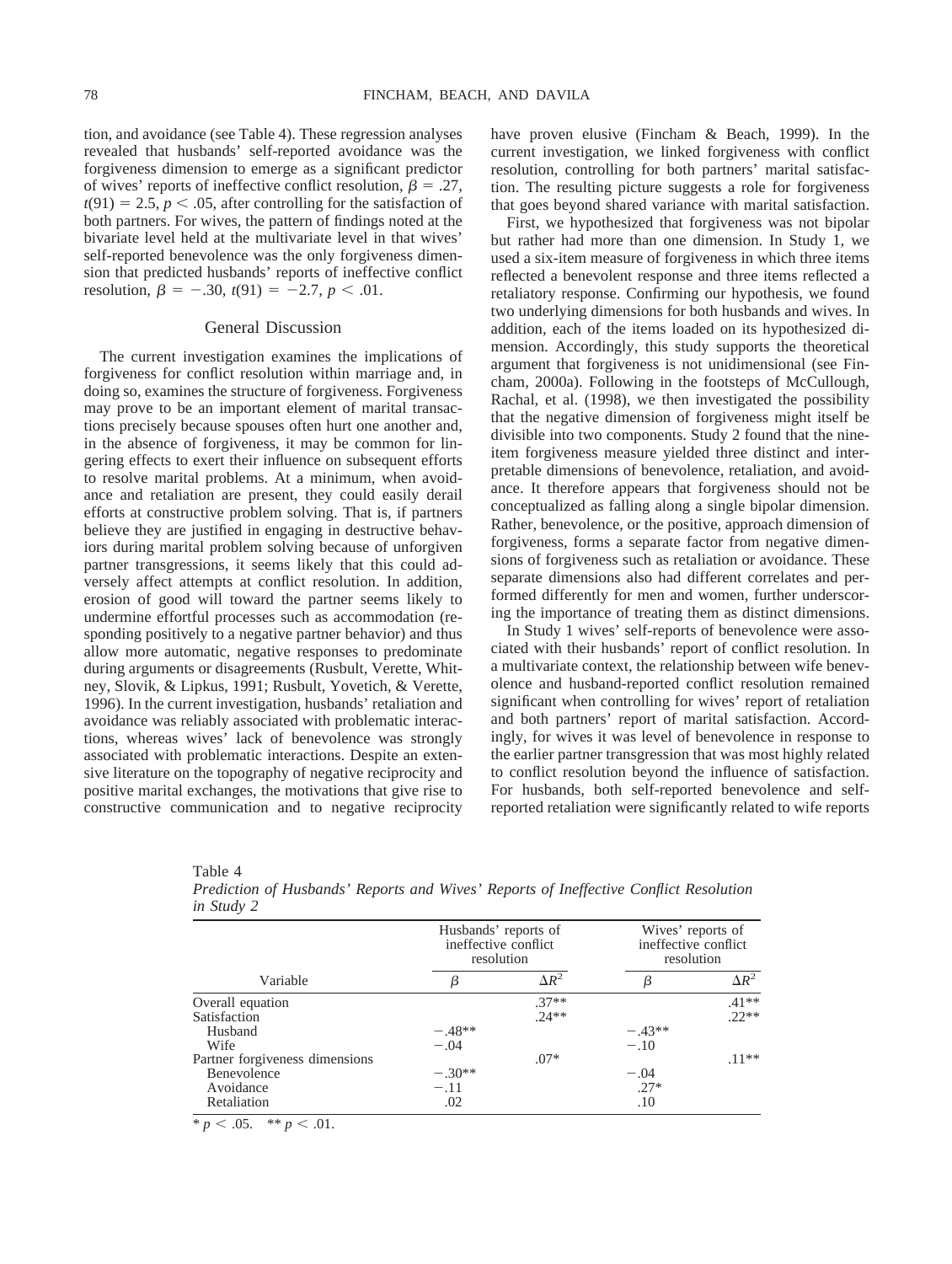of conflict resolution. However, in a multivariate context, only the relationship between husband-reported retaliation and wife's report of ineffective conflict resolution was significant after considering the effects of both partners' satisfaction.

In Study 2, wives' benevolence was again the only significant correlate of husbands' reported conflict resolution, whereas for husbands, avoidance was the dimension that accounted for the greatest unique variance in wives' reports of ineffective conflict resolution. Together, the studies suggest that lower levels of the wife's benevolence may be reliably associated with difficulty resolving conflicts, whereas higher scores on the negative dimensions of forgiveness for husbands, particularly avoidance, may be strongly associated with difficulty resolving conflicts. Because the patterns emerged for couples who were in relatively young relationships as well as for couples who were in more established relationships, the pattern of results supports the view that forgiveness of partner transgression may be important in accounting for problematic interactions in both early and mid-stage marriage.

It is important to note that the gender-related pattern of findings in relation to partner report of ineffective conflict resolution was consistent across the two studies. It is possible, however, that these reflect more basic gender differences in response to intimate partner conflict rather than fundamentally different reactions to forgiveness for men and women. Women are less likely to avoid and more likely to engage problematic areas in need of discussion than are men (Heavey, Layne, & Christensen, 1993). As a result, it is often the wife who raises problematic issues for discussion and who takes on the role of pursuing problem discussions, whereas the husband may more often be in the role of the person withdrawing from the discussion. In this context, factors that increase husband withdrawal might be particularly likely to fuel a destructive demand–withdraw cycle, leading to increased reports by wives of ineffective arguing. Conversely, factors that increase the wife's likelihood of using a negative start-up (responding to partner neutral affect with negative affect; Gottman, 1998) or decrease her willingness to accommodate to partner avoidance could be particularly likely to lead husbands to report greater levels of ineffective arguing.

In the current studies, husbands who endorsed greater retaliation (Study 1) or withdrawal (Study 2) in response to partner transgressions had wives who reported higher levels of ineffective conflict resolution in the relationship. Conversely, wives who endorsed lower benevolence in response to partner transgressions had husbands who reported higher levels of ineffective arguing. If the current conjecture is correct, the results obtained may reflect average gender differences in conflict rather than gender differences in forgiveness. However, for both husbands and wives, forgiveness may play an important role in setting the stage for handling future conflict that is independent of the effect of relationship satisfaction.

Although the present study does not permit causal inferences, we can nonetheless speculate why lack of forgiveness of past partner transgressions might play an important role in the way couples manage current disagreement and conflict. One possibility suggested by general "spread of activation" (Collins & Loftus, 1975) is that unresolved transgressions may prime response tendencies or higher level approach and avoidance goals with regard to the partner. Any subsequent relationship disagreement would then require a lower threshold to activate unforgiveness associated with the original transgression. Similarly, unresolved partner transgressions may lead to frequent cognitive rehearsals, potentially increasing the strength of the connection between the partner and retaliation or avoidance goals, perhaps allowing the partner to eventually automatically elicit these reactions (see McCullough, Rachal, et al., 1998).

Alternatively, past transgressions that have not been fully forgiven may be associated with implemental intentions (Gollwitzer & Brandstatter, 1997). In this view, at the time of the transgression the individual may form an intention to act in a particular manner toward the partner should an opportunity arise. For example, an individual may decide to make sure his or her partner "does not get away with anything" or "doesn't get more than they deserve." Such implemental intentions increase the likelihood of reacting to an opportunity to engage in the intended behavior (Gollwitzer & Brandstatter, 1997). At the same time, such implemental intentions could undermine any intention to implement important conflict regulating behaviors and thus undermine effortful accommodative responses, leading to more destructive arguments.

#### *Future Research Directions*

The current study does not test the possibility of changes in particular interactional behaviors as a function of decreased benevolence or increased avoidance or retaliation. Future research might therefore examine interactional behavior to see how forgiveness influences particular behaviors such as wives' soft start-up (i.e., wives raise the problem in a manner that is less harsh) or husbands' use of withdrawal (i.e., husbands turn away or stop attending to the partner). Likewise, the current study does not directly examine inhibition of accommodative goals or priming of avoidance and retaliatory goals as a function of different levels of forgiveness. Future research might better examine the ease with which particular approach and avoidance goals can be primed as a function of forgiveness of old hurts and transgressions. Likewise, it would be useful to examine the role of forgiveness in influencing response to common accommodative dilemmas of the sort that may arise in dealing with disagreements and conflicts of interest (e.g. Holmes, 2002).

Future research is also needed to address several limitations of the present studies. First, the forgiveness dimensions identified should be considered tentative until they are replicated with a larger sample. Second, two factors, the moderate severity of reported transgressions and the nonrandom nature of the samples, caution against generalizing the results to clinic couples in the absence of research on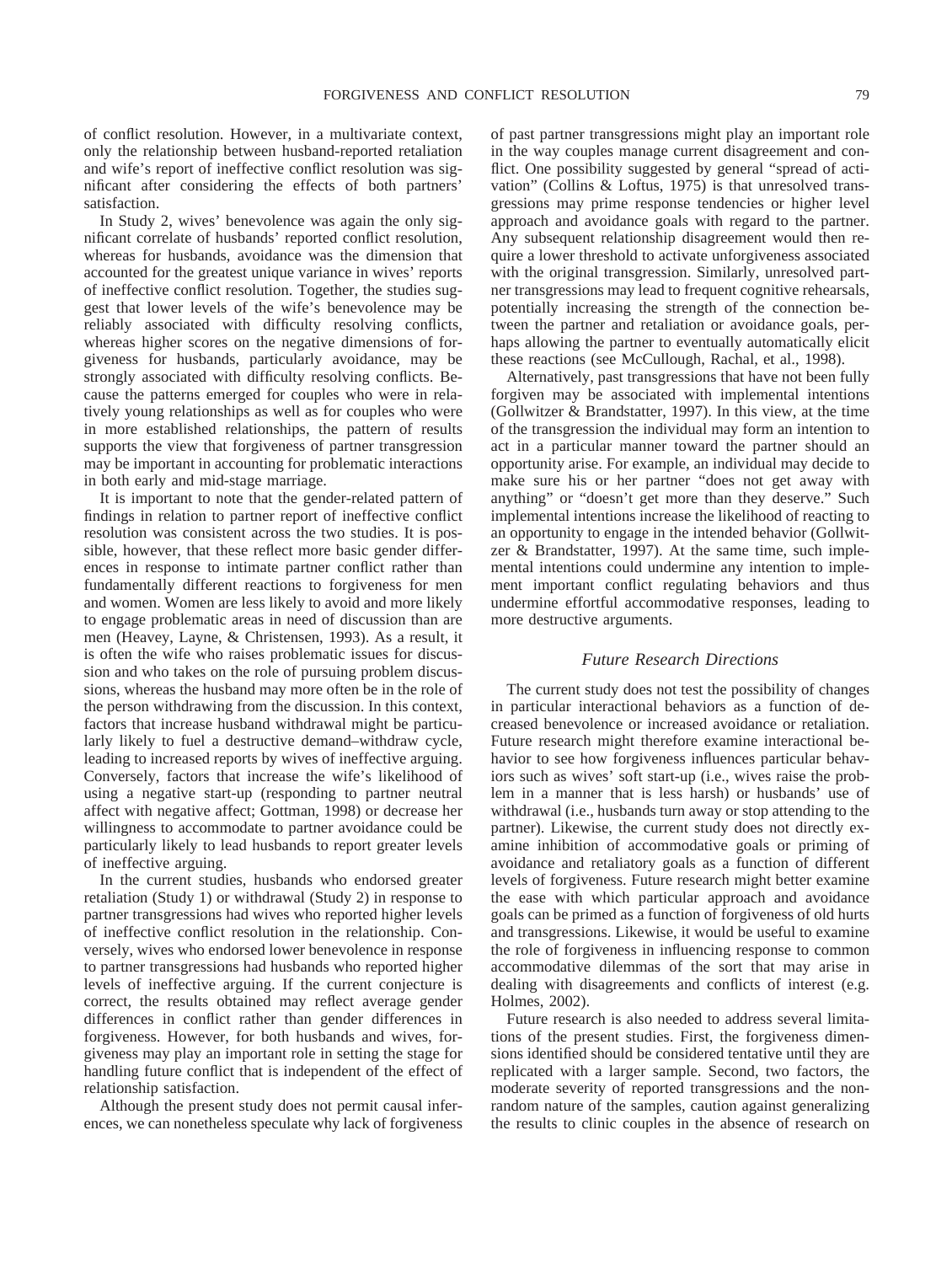clinic samples. For example, it is quite possible that both the structure of forgiveness and its correlates differ for moderate (e.g., spouse embarrasses partner in front of friends) as compared with severe transgressions (e.g., infidelity, physical abuse). In a similar vein, a spouse may overcome minor transgressions in the marriage in a way that does not involve an explicit decision to forgive the partner. At the same time, Study 1 examined more hurtful transgressions, and Study 2 examined less hurtful transgressions. Thus, the convergence of findings across the two studies suggests that, at least within a broad mid-range of transgression severity, there is consistency in the structure and correlates of forgiveness. Third, the present studies, like most on forgiveness, do not analyze changes in motivation (see McCullough, Fincham, & Tsang, 2003, for an exception), and future research using such analyses would better test the prevailing conceptualization of forgiveness as a motivational transformation.

# *Implications for Application and Public Policy*

As expected, forgiveness dimensions accounted for variance in marital satisfaction, confirming their potential importance for marital therapists. Since Close (1970) first published a case study on forgiveness in counseling, 14 forgiveness intervention studies have been conducted. Worthington, Sandage, and Berry (2000) summarized these interventions (delivered to 393 participants) by showing that there is a linear dose-effect relationship for the effect sizes they yield. Specifically, clinically relevant interventions (defined as those of 6 or more hours duration) produced a change in forgiveness (effect size  $= .76$ ) that is reliably different from zero, with nonclinically relevant interventions (defined as 1 or 2 hr duration), yielding a small but measurable change in forgiveness (effect size  $= .24$ ).

In the present study, forgiveness dimensions accounted for variance in destructive interactional processes that was not accounted for by measures of relationship satisfaction. Accordingly, the results suggest that in order to promote more effective conflict resolution, it may be important to better understand not only the nature of the association between forgiveness and relationship satisfaction but also the processes that promote forgiveness of partner transgressions. Indeed, because anger has been shown to decline following a forgiveness intervention (e.g., Freedman & Enright, 1996), the current results should encourage efforts to develop forgiveness interventions that might be tested as precursors to marital therapy when anger and resentment related to past partner transgressions are central to the presenting problem.

Finally, it is noteworthy that all but two of the intervention studies conducted to date use a group format and tend to examine interventions that are largely psychoeducational. Hence it is not surprising that explorations of unforgiveness as a public health problem (e.g., Fincham & Kashdan, in press) stress alternative vehicles (e.g., the Internet, mass media) for delivery of forgiveness interventions. The importance of empirically evaluating the efficacy of such broad-scale interventions is emphasized by their potential to influence large numbers of couples whose needs cannot be addressed through traditional individual or group therapies owing to lack of resources.

#### References

- Bollen, K. A. (1980). Issues in the comparative measurement of political democracy. *American Sociological Review, 45,* 370– 390.
- Bradbury, T. N., Fincham, F. D., & Beach, S. R. H. (2000). Research on the nature and determinants of marital satisfaction: A decade in review. *Journal of Marriage and the Family, 62,* 964–980.
- Close, H. T. (1970). Forgiveness and responsibility: A case study. *Pastoral Psychology, 21,* 19–25.
- Collins, A. M., & Loftus, E. F. (1975). A spreading-activation theory of semantic processing. *Psychological Review, 82*, 407– 428.
- Crowther, J. H. (1985). The relationship between depression and marital adjustment: A descriptive study. *The Journal of Nervous and Mental Disease*, *173*, 227–231.
- Downie, R. S. (1965). Forgiveness. *Philosophical Quarterly, 15*, 128–134.
- Enright, R. D., & Coyle, C. T. (1998). Researching the process model of forgiveness within psychological interventions. In E. L. Worthington (Ed.), *Dimensions of forgiveness: Psychological research and theological perspectives* (pp. 139–161). Philadelphia: Templeton Press.
- Fenell, D. (1993). Characteristics of long-term first marriages. *Journal of Mental Health Counseling, 15*, 446–460.
- Fincham, F. D. (2000a). The kiss of the porcupines: From attributing responsibility to forgiving. *Personal Relationships, 7*,  $1-23$ .
- Fincham, F. D. (2000b). Optimism and the family. In J. Gillham (Ed.), *The science of optimism and hope* (pp. 271–298). Philadelphia: Templeton Press.
- Fincham, F. D., & Beach, S. R. H. (1999). Conflict in marriage: Implications for working with couples. *Annual Review of Psychology, 50,* 47–77.
- Fincham, F. D., Beach, S. R., & Kemp-Fincham, S. I. (1997). Marital quality: A new theoretical perspective. In R. J. Sternberg & M. Hojjat (Eds.), *Satisfaction in close relationships* (pp. 275– 304). New York: Guilford Press.
- Fincham, F. D., & Bradbury, T. N. (1987). The assessment of marital quality: A reevaluation. *Journal of Marriage and the Family*, *49*, 797–809.
- Fincham F. D., & Kashdan, T. B. (in press). Facilitating forgiveness. In P. A. Linley & S. Joseph (Eds.), *International handbook of positive psychology in practice: From research to application*. Hoboken, NJ: Wiley.
- Fincham, F. D., Paleari, G., & Regalia, C. (2002). Forgiveness in marriage: The role of relationship quality, attributions and empathy. *Personal Relationships, 9,* 27–37.
- Freedman, S. R., & Enright, R. D. (1996). Forgiveness as an intervention goal with incest survivors. *Journal of Consulting and Clinical Psychology, 64*, 983–992.
- Gollwitzer, P. M., & Brandstatter, V. (1997). Implementation intentions and effective goal pursuit. *Journal of Personality and Social Psychology, 73*, 186–199.
- Gottman, J. M. (1998). Psychology and the study of marital processes. *Annual Review of Psychology, 49*, 169–179.
- Gray, J. A. (1987). *The psychology of fear and stress*. Cambridge, England: Cambridge University Press.